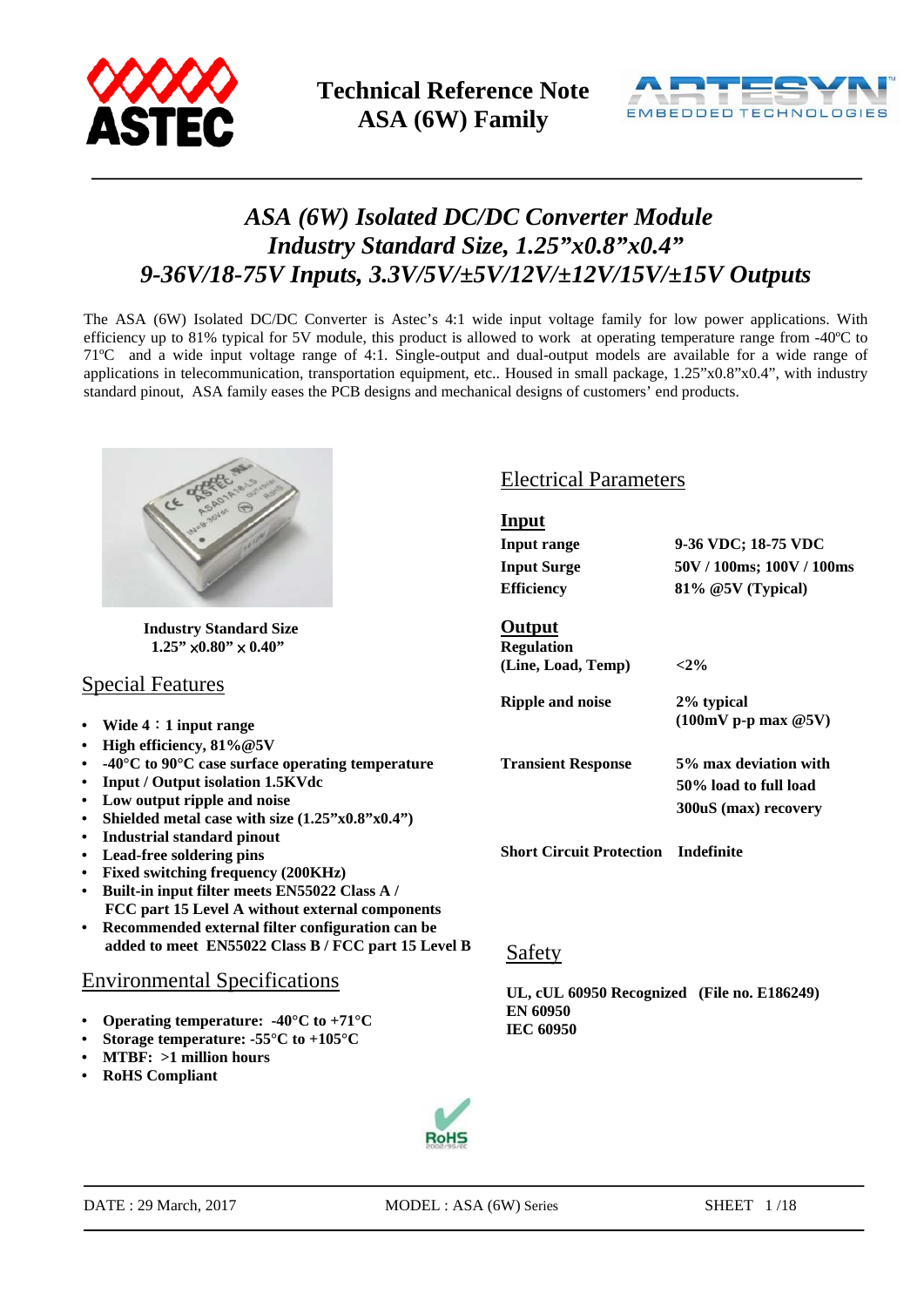



#### ASA (6W) SERIES

#### THIS SPECIFICATION COVERS THE REQUIREMENTS FOR AN INDUSTRY STANDARD PACKAGE OF 1.25"x0.8"x0.4", 4:1 INPUT RANGE, 6W, SINGLE OUTPUT AND DUAL OUTPUT ISOLATED DC/DC CONVERTER

#### **PART NUMBERS**

| <b>MODEL NAME / SIS CODE</b> | <b>Nominal Vin / Range of Vin</b> | <b>Vout / Iout</b>      |
|------------------------------|-----------------------------------|-------------------------|
| ASA01F18-LS                  | $24V/9-36V$                       | 3.3V / 1.2A             |
| ASA01A18-LS                  | $24V/9 - 36V$                     | 5V/1A                   |
| ASA00AA18-LS                 | 24V / 9-36V                       | $\pm 5V$ / $\pm 0.5A$   |
| ASA00B18-LS                  | $24V/9 - 36V$                     | 12V/0.5A                |
| ASA00BB18-LS                 | $24V/9-36V$                       | $\pm 12V / \pm 0.25A$   |
| ASA00C18-LS                  | $24V/9-36V$                       | 15V/0.4A                |
| ASA00CC18-LS                 | $24V/9 - 36V$                     | $\pm 15V$ / $\pm 0.2A$  |
| ASA01F36-LS                  | 48V / 18-75V                      | 3.3V / 1.2A             |
| ASA01A36-LS                  | 48V / 18-75V                      | 5V/1A                   |
| ASA00AA36-LS                 | 48V / 18-75V                      | $\pm 5V$ / $\pm 0.5A$   |
| ASA00B36-LS                  | 48V / 18-75V                      | 12V/0.5A                |
| ASA00BB36-LS                 | 48V / 18-75V                      | $\pm 12V$ / $\pm 0.25A$ |
| ASA00C36-LS                  | 48V / 18-75V                      | 15V / 0.4A              |
| ASA00CC36-LS                 | 48V / 18-75V                      | $\pm 15V$ / $\pm 0.2A$  |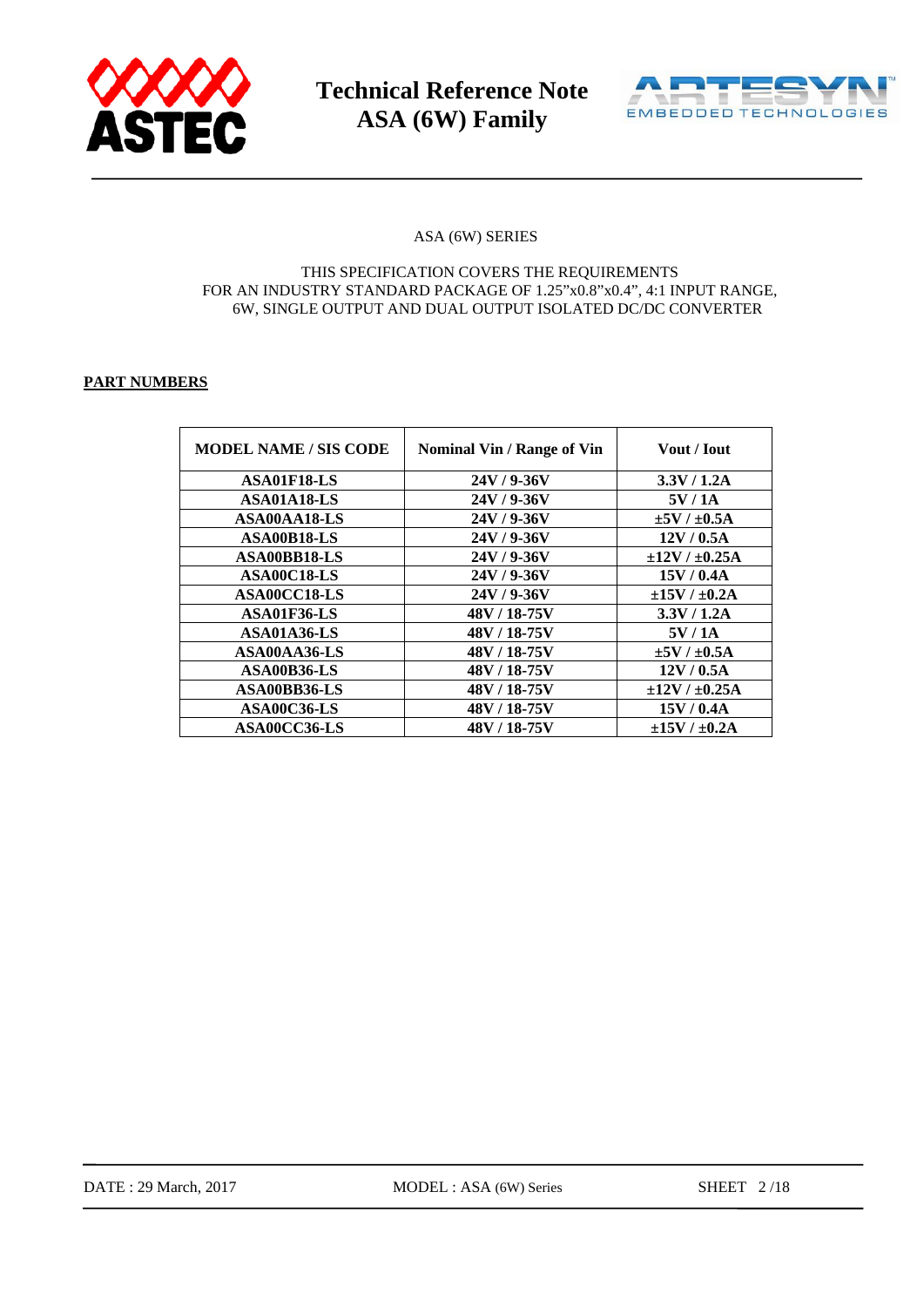



#### **ELECTRICAL SPECIFICATIONS**

Unless otherwise indicated, specifications apply over all operating input voltage and temperature conditions. Standard test condition on a single unit:-

| Tambient:  | $25^{\circ}$ C               |
|------------|------------------------------|
| $+V$ in :  | $24V \pm 2\%$ (ASAxxx18-LS)  |
|            | $48V \pm 2\%$ (ASAxxxx36-LS) |
| $-Vin:$    | Return pin for $+V$ in       |
| $+$ Vout : | Connect to load              |
| $-Vout:$   | Connect to load (return)     |
|            |                              |

#### **ABSOLUTE MAXIMUM RATINGS**

Stresses in excess of the absolute maximum ratings can cause permanent damage to the device. These are absolute stress ratings only. Functional operation of the device is not implied at these or any other conditions in excess of those given in the operational sections of the IPS. Exposure to absolute maximum ratings for extended periods can adversely affect device reliability.

| Parameter                      | <b>Device</b>   | <b>Symbol</b>  | Min                      | <b>Typ</b>                   | <b>Max</b>               | Unit                    |
|--------------------------------|-----------------|----------------|--------------------------|------------------------------|--------------------------|-------------------------|
| a) Input Voltage:              |                 |                |                          |                              |                          |                         |
| Continuous:                    | ASAxxxx18-LS    | $V_I$          | $\overline{0}$           |                              | 36                       | Vdc                     |
| Transient (100ms)              | ASAxxxx18-LS    | $V_{I, trans}$ | $\theta$                 |                              | 50                       | Vdc                     |
| Continuous:                    | ASAxxxx36-LS    | $V_I$          | $\Omega$                 |                              | 75                       | Vdc                     |
| Transient (100ms)              | ASAxxxx36-LS    | $V_{I, trans}$ | $\boldsymbol{0}$         |                              | 100                      | Vdc                     |
| b) Operating Temperature       |                 |                |                          |                              |                          |                         |
| Ambient                        | All             | $\rm T_A$      | $-40$                    |                              | 71                       | $\mathrm{^o}\mathrm{C}$ |
| Case Surface                   |                 | $\rm T_C$      | $-40$                    |                              | 100                      | $\rm ^{o}C$             |
|                                |                 |                |                          |                              |                          |                         |
| c) Storage Temperature         | All             | $T_{STG}$      | $-55$                    |                              | 105                      | °C                      |
|                                |                 |                |                          |                              |                          |                         |
| d) Operating Humidity          | All             |                |                          |                              | 95                       | $\%$                    |
|                                |                 |                |                          |                              |                          |                         |
| e) I/O Isolation               |                 |                |                          |                              |                          |                         |
| (Conditions: 0.5mA for 60 sec) |                 |                |                          |                              |                          |                         |
| Input-Output                   | All             |                | -                        |                              | 1500                     | Vdc                     |
|                                |                 |                |                          |                              |                          |                         |
| f) Output Power                | 3.3V            | $P_{o, max}$   |                          |                              | $\overline{\mathcal{L}}$ | W                       |
|                                | 5V / ±5V        | $P_{o, max}$   | $\overline{\phantom{0}}$ |                              | 5                        | W                       |
|                                | $12V / \pm 12V$ | $P_{o, max}$   | -                        | $\qquad \qquad \blacksquare$ | 6                        | W                       |
|                                | 15V / ±15V      | $P_{o, max}$   | $\overline{\phantom{0}}$ |                              | 6                        | W                       |
|                                |                 |                |                          |                              |                          |                         |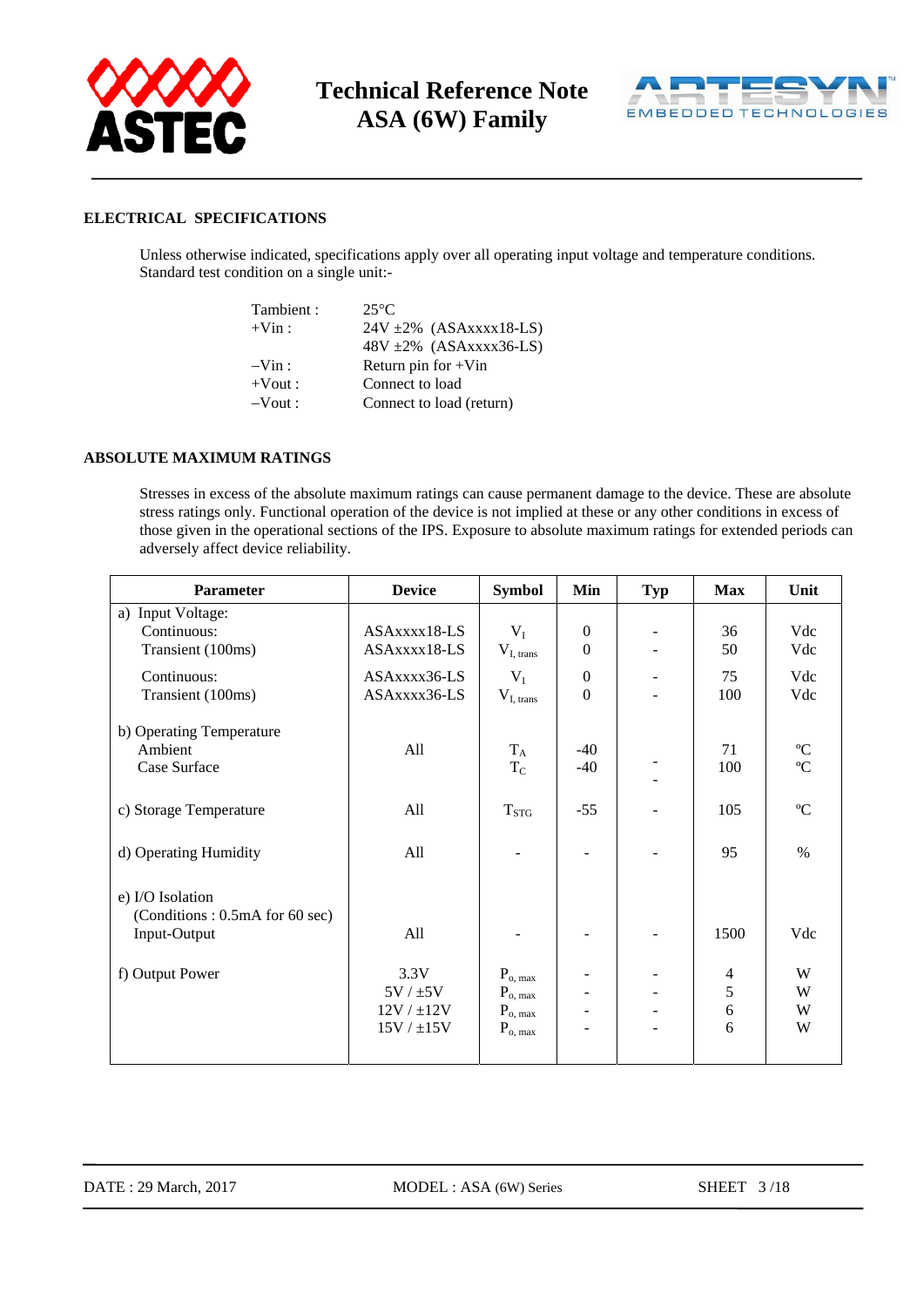



#### **INPUT SPECIFICATIONS**

| Parameter                                                            | <b>Device</b>   | <b>Symbol</b>                | Min | <b>Typ</b>     | <b>Max</b>     | Unit         |
|----------------------------------------------------------------------|-----------------|------------------------------|-----|----------------|----------------|--------------|
| a) Operating Input Voltage                                           | ASAxxxx18-LS    | $V_I$                        | 9   | 24             | 36             | $V_{dc}$     |
|                                                                      | ASAxxxx36-LS    | $V_I$                        | 18  | 48             | 75             | $V_{dc}$     |
| Maximum Input Current<br>b)                                          |                 |                              |     |                |                |              |
| ASAxxxx18-LS                                                         | 3.3V            | $I_{I, max}$                 |     |                | 1              | A            |
| $(V_I = 0 \text{ to } V_{I, \text{ max}}; I_0 = I_{o, \text{ max}})$ | $5V / \pm 5V$   | $I_{I, max}$                 |     |                | 1.5            | A            |
|                                                                      | $12V / \pm 12V$ | $I_{I, max}$                 |     |                | $\mathbf{2}$   | A            |
|                                                                      | $15V / \pm 15V$ | $\mathbf{I}_{\text{I, max}}$ |     |                | $\overline{2}$ | A            |
| ASAxxxx36-LS                                                         | 3.3V            | $I_{I, max}$                 |     |                | 0.6            | A            |
| $(V_I = 0$ to $V_{I, max}$ ; Io = I <sub>o, max</sub> )              | 5V / ±5V        | $I_{I, max}$                 |     |                | 1              | $\mathbf{A}$ |
|                                                                      | $12V / \pm 12V$ | $I_{I, max}$                 |     |                | 1              | A            |
|                                                                      | 15V / ±15V      | $I_{I, max}$                 |     |                | 1              | A            |
| No Load Input Power<br>c)<br>$(V_I = V_{I, nom})$                    | All             |                              |     |                | 0.4            | W            |
| <b>Recommended External Fuse Ratings</b><br>d)                       |                 |                              |     |                |                |              |
| ASAxxxx18-LS                                                         | 3.3V            |                              |     | 1.5            |                | $\mathbf{A}$ |
|                                                                      | $5V / \pm 5V$   |                              |     | $\overline{2}$ |                | $\mathbf{A}$ |
|                                                                      | $12V / \pm 12V$ |                              |     | 2.5            |                | A            |
|                                                                      | 15V / ±15V      |                              |     | 2.5            |                | $\mathbf{A}$ |
| ASAxxx36-LS                                                          | 3.3V            |                              |     | 1              |                | $\mathbf{A}$ |
|                                                                      | $5V / \pm 5V$   |                              |     | 1.5            |                | A            |
|                                                                      | $12V / \pm 12V$ |                              |     | 1.5            | $\blacksquare$ | A            |
|                                                                      | $15V / \pm 15V$ |                              |     | 1.5            |                | A            |
|                                                                      |                 |                              |     |                |                |              |

**CAUTION: This power module is not internally fused. An input fuse must always be used.**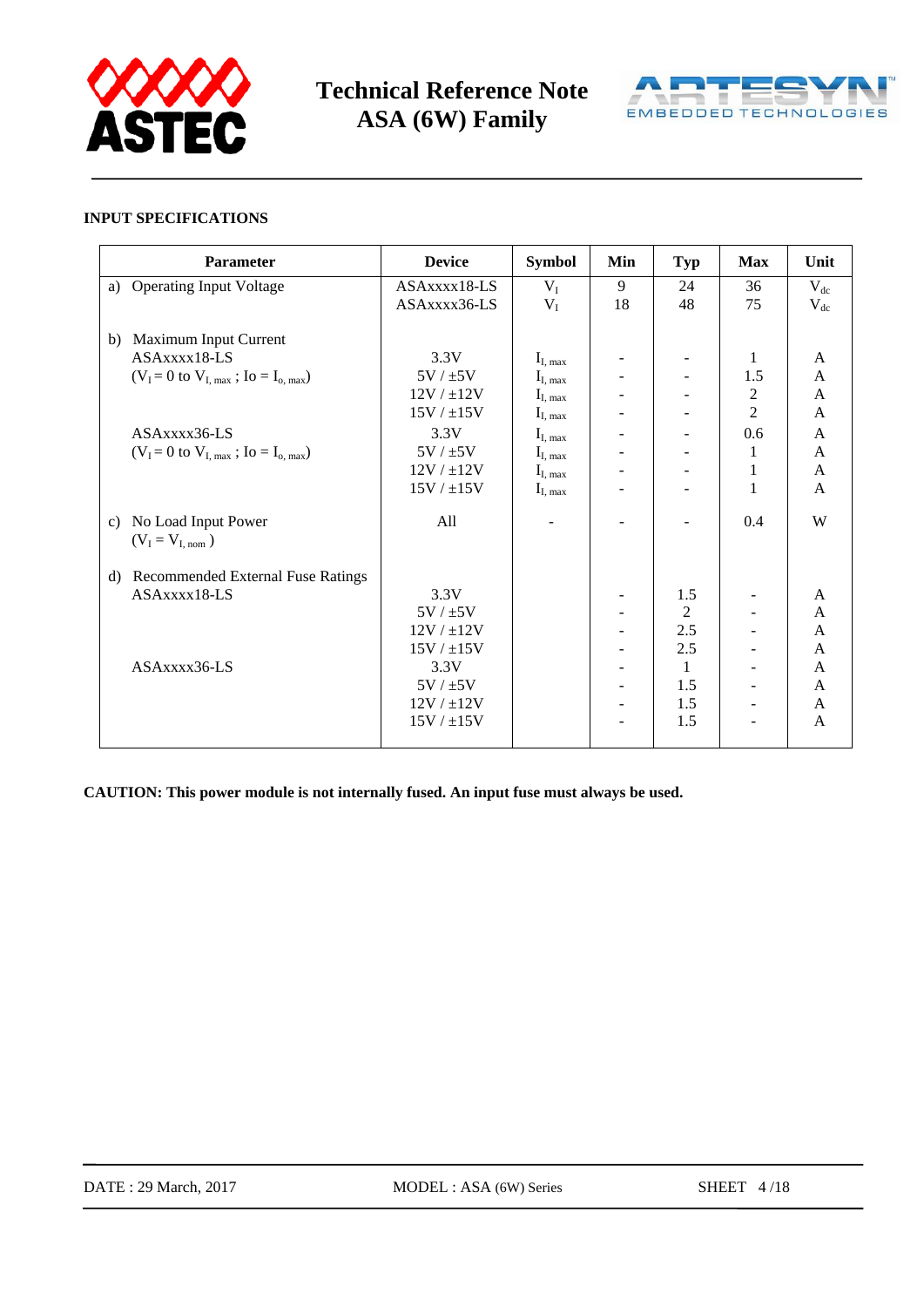



#### **OUTPUT SPECIFICATIONS**

| Parameter                                                                                                                                   | <b>Device</b>            | <b>Symbol</b>  | Min            | <b>Typ</b>               | <b>Max</b>     | Unit       |
|---------------------------------------------------------------------------------------------------------------------------------------------|--------------------------|----------------|----------------|--------------------------|----------------|------------|
| a) Output Voltage Setpoint                                                                                                                  | 3.3V                     | $V_{o, set}$   | 3.23           | 3.30                     | 3.37           | $V_{dc}$   |
| $(V_I = V_{I, min}$ to $V_{I, max}$ ; Io = I <sub>o, max</sub> ;                                                                            | 5V                       | $V_{o, set}$   | 4.90           | 5.00                     | 5.10           | $V_{dc}$   |
| $T_A = 25 °C$                                                                                                                               | 12V                      | $V_{o, set}$   | 11.76          | 12.00                    | 12.24          | $V_{dc}$   |
|                                                                                                                                             | 15V                      | $V_{o, set}$   | 14.70          | 15.00                    | 15.30          | $V_{dc}$   |
|                                                                                                                                             | ±5V                      | $V_{o, set}$   | ±4.90          | $\pm 5.00$               | $\pm 5.10$     | $V_{dc}$   |
|                                                                                                                                             | ±12V                     | $V_{o, set}$   | ±11.76         | $\pm 12.00$              | ±12.24         | $V_{dc}$   |
|                                                                                                                                             | ±15V                     | $V_{o, set}$   | ±14.70         | $\pm 15.00$              | ±15.30         | $V_{dc}$   |
| b) Output Regulation:                                                                                                                       |                          |                |                |                          |                |            |
| Line $(V_I = V_{I, max}$ to $V_{I, min}$ ; Io = I <sub>o, max</sub> )                                                                       | All                      |                |                |                          | 0.5            | $\%$       |
| Load ( $V_I = V_{I, nom}$ ; Io = I <sub>o, min</sub> to I <sub>o, max</sub> )                                                               | All                      |                | $\blacksquare$ |                          | 0.5            | $\%$       |
| Cross ( $V_I = V_{I, nom}$ ; Io = +I <sub>o, max,</sub> -I <sub>o, min</sub><br>or $+I_{o, min, -I_{o, max}}$ to $+I_{o, max, -I_{o, max}}$ | $\pm 5V/\pm 12V/\pm 15V$ |                |                |                          | $\overline{4}$ | $\%$       |
| Temperature<br>$(Tc = -40^{\circ}C \text{ to } +90^{\circ}C)$                                                                               | All                      |                |                |                          | 1.0            | $%$ Vo     |
| c) Output Ripple and Noise<br>(Across 1µF @50V, X7R ceramic capacitor                                                                       | $3.3V/5V/\pm 5V$         |                |                |                          | 100            | $mVp-p$    |
| & 10μF @25V tantalum capacitor)<br>See Figure 1.<br>Peak-to-Peak (5 Hz to 20 MHz)                                                           | 12V/±12V/15V/±15V        |                |                |                          | 120            | $mVp-p$    |
| d) Rated Output Current                                                                                                                     |                          |                |                |                          |                |            |
| Single Output                                                                                                                               | 3.3V                     | Io             | 120            |                          | 1200           | mA         |
|                                                                                                                                             | 5V                       | I <sub>0</sub> | 100            |                          | 1000           | $\rm mA$   |
|                                                                                                                                             | 12V                      | I <sub>0</sub> | 50             | $\blacksquare$           | 500            | mA         |
|                                                                                                                                             | 15V                      | I <sub>0</sub> | 40             | $\overline{\phantom{a}}$ | 400            | mA         |
| Dual Output                                                                                                                                 | ±5V                      | I <sub>0</sub> | ±50            | $\overline{\phantom{a}}$ | ±500           | mA         |
|                                                                                                                                             | ±12V                     | I <sub>0</sub> | $\pm 25$       | $\blacksquare$           | ±250           | mA         |
|                                                                                                                                             | ±15V                     | Io             | $\pm 20$       | $\overline{\phantom{a}}$ | $\pm 200$      | mA         |
|                                                                                                                                             |                          |                |                |                          |                |            |
| e) Efficiency<br>$(V_I = V_{I, nom}$ ; $I_{o, max}$ ; $T_A = 25^{\circ}C$ )                                                                 | 3.3V                     |                |                | 78                       |                | $\%$       |
|                                                                                                                                             | 5V                       |                | $\blacksquare$ | 81                       | $\blacksquare$ | $\%$       |
|                                                                                                                                             | 12V                      |                |                | 82                       |                | $\%$       |
|                                                                                                                                             | 15V                      |                |                | 83                       |                | $\%$       |
|                                                                                                                                             | ±5V                      |                |                | 82                       |                | $\%$       |
|                                                                                                                                             | ±12V                     |                |                | 83                       |                | $\%$       |
|                                                                                                                                             | ±15V                     |                |                | 83                       |                | $\%$       |
| f) Switching Frequency                                                                                                                      | All                      |                | 180            | 200                      | 220            | <b>KHz</b> |
|                                                                                                                                             |                          |                |                |                          |                |            |

DATE : 29 March, 2017 MODEL : ASA (6W) Series SHEET 5/18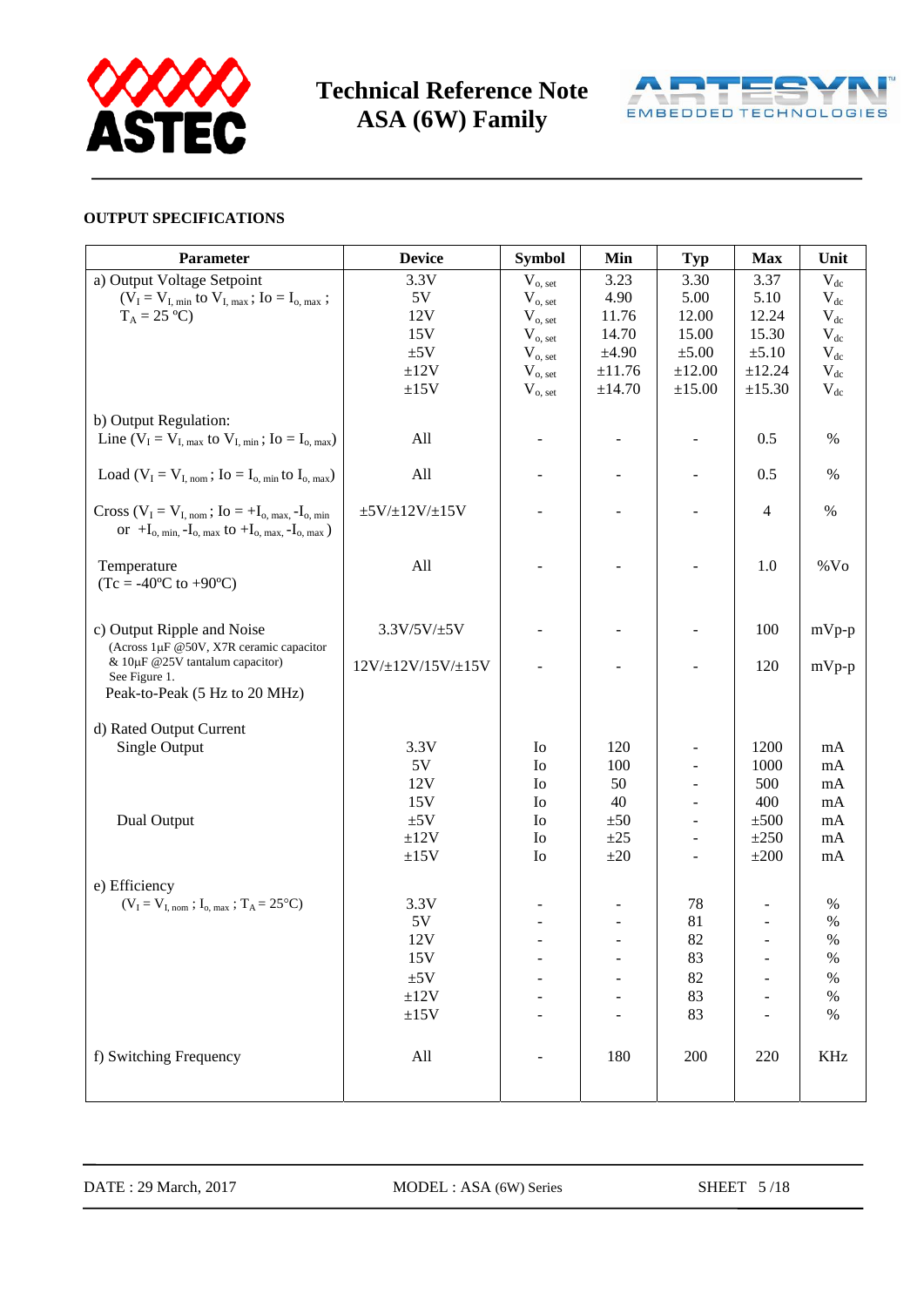



#### **OUTPUT SPECIFICATIONS (Cont.)**

| <b>Parameter</b>                                                                                              | <b>Device</b>             | <b>Symbol</b> | Min | <b>Typ</b>   | <b>Max</b>     | Unit          |
|---------------------------------------------------------------------------------------------------------------|---------------------------|---------------|-----|--------------|----------------|---------------|
| g) External Load Capacitance                                                                                  |                           |               |     |              |                |               |
| Single Output                                                                                                 | 3.3V                      |               |     |              | 300            | uF            |
|                                                                                                               | 5V                        |               |     |              | 200            | uF            |
|                                                                                                               | 12V                       |               |     |              | 80             | uF            |
|                                                                                                               | 15V                       |               |     |              | 33             | $u\mathrm{F}$ |
| Dual Output                                                                                                   | ±5V                       |               |     |              | $\pm 200$      | $u\mathrm{F}$ |
|                                                                                                               | ±12V                      |               |     |              | $\pm 22$       | uF            |
|                                                                                                               | ±15V                      |               |     |              | $\pm 10$       | $u\mathrm{F}$ |
| h) Dynamic Response :<br>$(\Delta I_0/\Delta t = 0.08A/\mu s);$<br>$V_I = V_{I, nom}$ ; $T_A = 25^{\circ}C$ ) |                           |               |     |              |                |               |
| Load Change from $I_0 = 50\%$ to<br>100% of $I_{o, max}$                                                      | $3.3V/5V/\pm 5V$          |               |     |              | 5              | $\%$ Vo       |
|                                                                                                               | $12V/\pm 12V/15V/\pm 15V$ |               |     |              | $\overline{2}$ | $%$ Vo        |
| Peak Deviation Settling Time<br>(to $V_{o, nom}$ )                                                            | All                       |               |     |              | 300            | usec          |
| i) Output Voltage Overshoot<br>$(Io = I_{o, max}$ ; $T_A = 25^{\circ}C)$                                      | All                       |               |     | $\mathbf{1}$ | $\overline{4}$ | $\%$ Vo       |

#### **FEATURE SPECIFICATIONS**

| Parameter                                 | <b>Device</b> | <b>Symbol</b> | Min                      | Typ                      | <b>Max</b>               | Unit                    |
|-------------------------------------------|---------------|---------------|--------------------------|--------------------------|--------------------------|-------------------------|
| Undervoltage Lockout                      |               |               |                          |                          |                          |                         |
| Turn-on Point                             | ASAxxxx18-LS  | -             | $\overline{\phantom{0}}$ | $\overline{\phantom{a}}$ | 9                        | V                       |
|                                           | ASAxxxx36-LS  |               | $\overline{a}$           | $\overline{\phantom{a}}$ | 18                       | $\mathbf{V}$            |
| Turn-off Point                            | ASAxxxx18-LS  |               | $\overline{\phantom{a}}$ | 5                        | $\overline{\phantom{a}}$ | $\mathbf V$             |
|                                           | ASAxxxx36-LS  |               | $\overline{\phantom{0}}$ | 10                       | $\overline{\phantom{a}}$ | $\overline{\mathbf{V}}$ |
| <b>Isolation Capacitance</b>              | All           |               | $\equiv$                 | 1000                     | $\overline{\phantom{a}}$ | PF                      |
| <b>Isolation Resistance</b>               | All           |               | 10                       | $\overline{\phantom{a}}$ | $\overline{\phantom{a}}$ | $M\Omega$               |
| <b>Calculated MTBF</b>                    | All           |               | 1M                       | ٠                        | $\overline{\phantom{a}}$ | Hours                   |
| $(Io = I_{o, max}$ ; $T_A = 25^{\circ}C)$ |               |               |                          |                          |                          |                         |
| Weight                                    | All           |               | $\overline{\phantom{a}}$ | ٠                        | 20                       | g                       |
|                                           |               |               |                          |                          |                          |                         |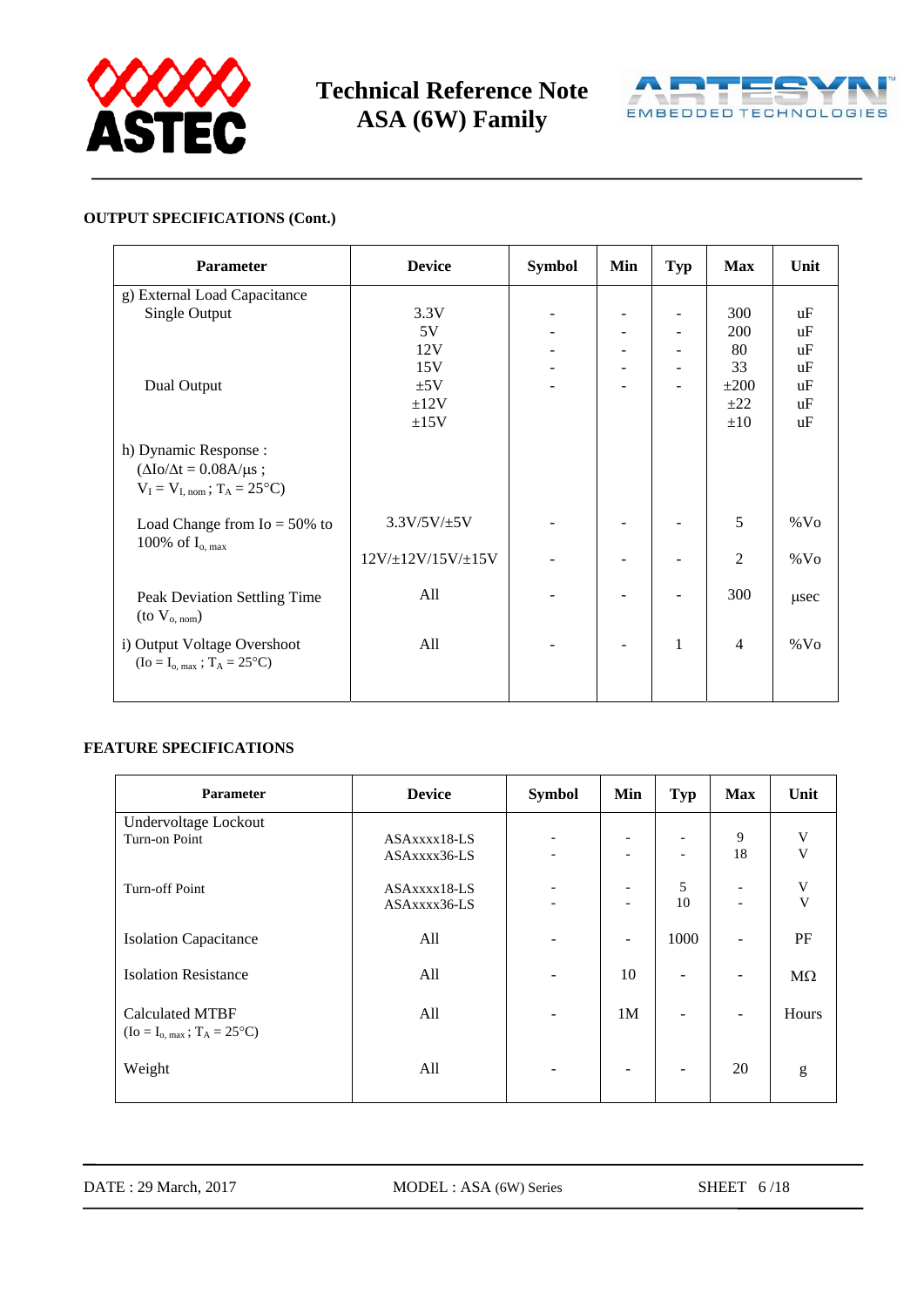



## **Basic Operation and Features**

The ASA converters were designed specifically to address applications where high power density is required. These modules provide 1500V isolation and operate from the input ranges of 9V-36V and 18V-75V with standard features such as OCP.

## **Output Overcurrent Protection**

To provide protection in an output overload or short circuit condition, the converter is equipped with current limiting circuitry and can endure the fault condition for an unlimited duration. At the point of current-limit inception, the converter goes into "Hiccup Mode", causing the output current to be limited both in peak and duration. The converter operates normally once the output current is brought back into its specified range.

### **TEST SETUP**



Note: Use a 0.1μF @50V X7R ceramic capacitor and a 10μF @25V tantalum capacitor. Scope measurement should be made using a BNC socket. Position the load between 51 mm and 76 mm (2 in. and 3 in.) from module.

### **Figure 1 : Peak-to-Peak Output Noise Measurement Test Setup**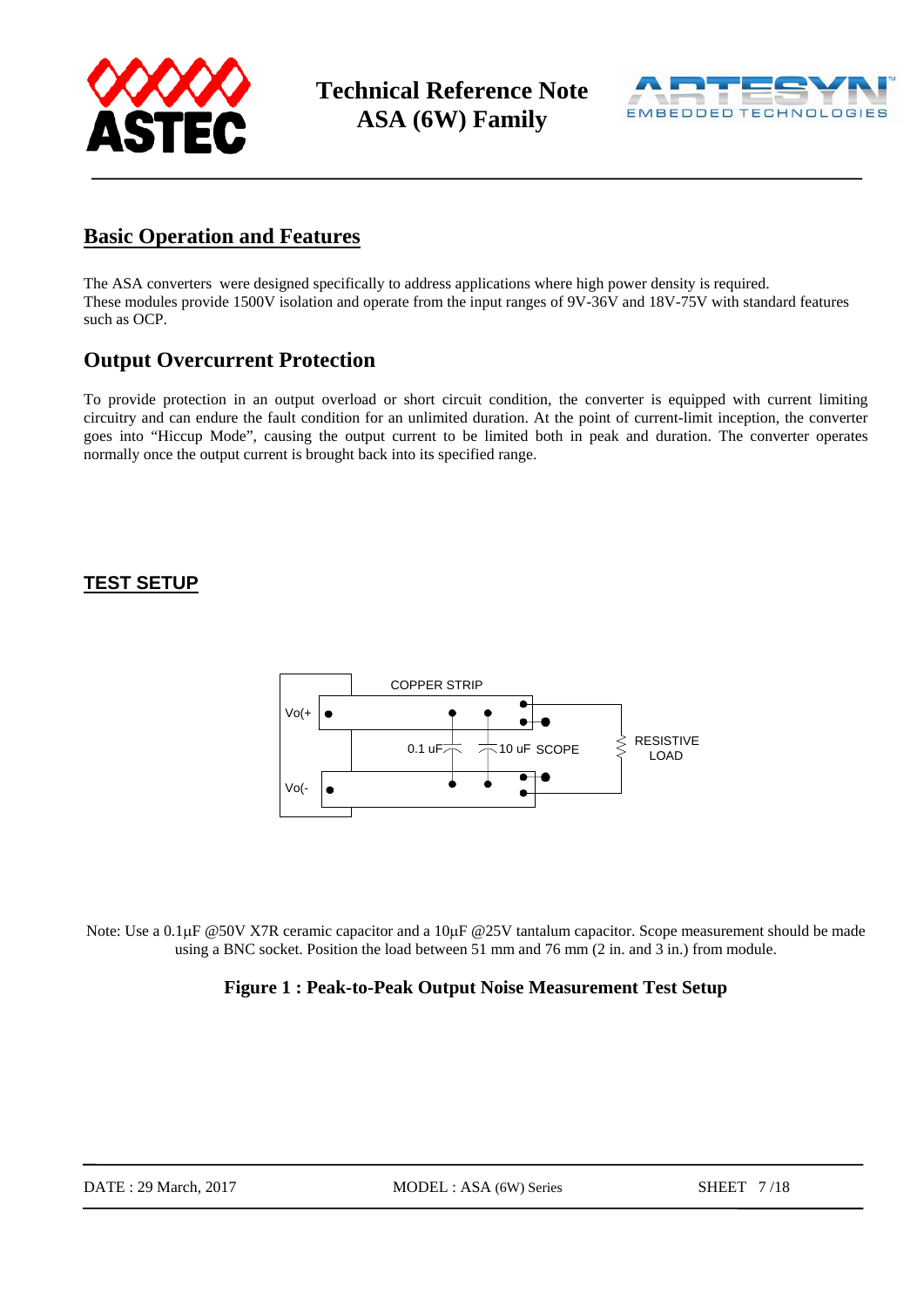



## **Performance Curves – Efficiency Curve**

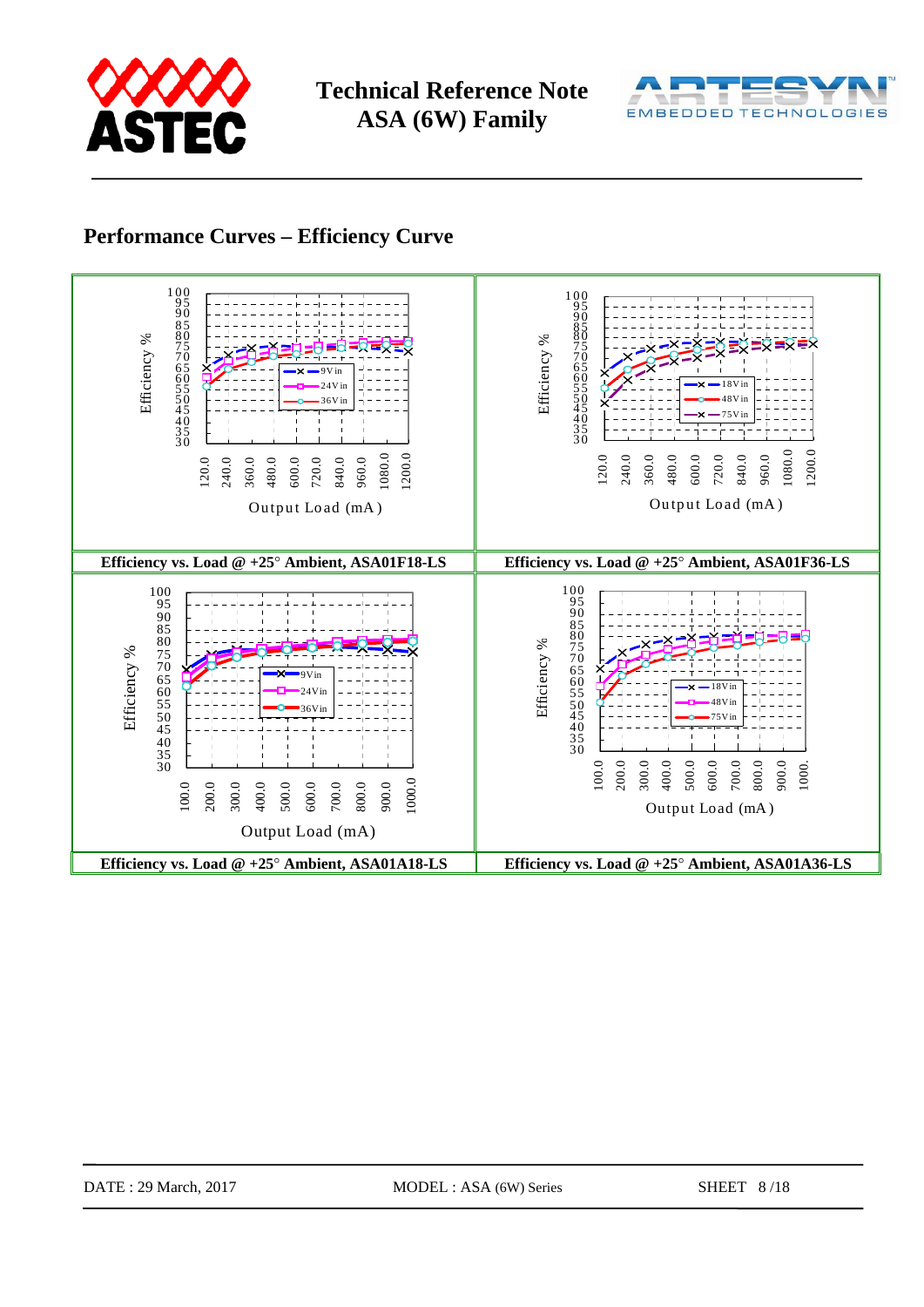



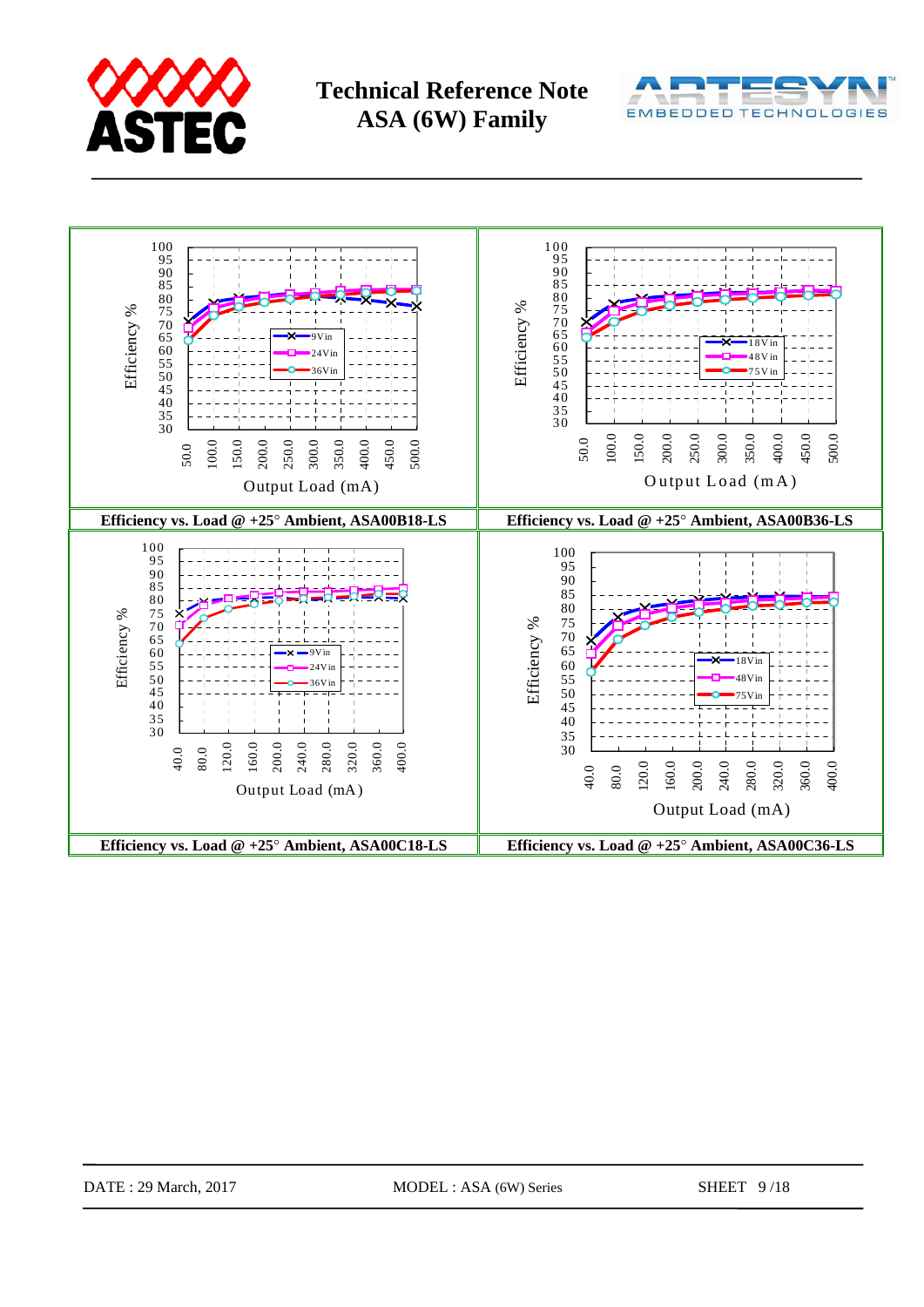





DATE : 29 March, 2017 MODEL : ASA (6W) Series SHEET 10/18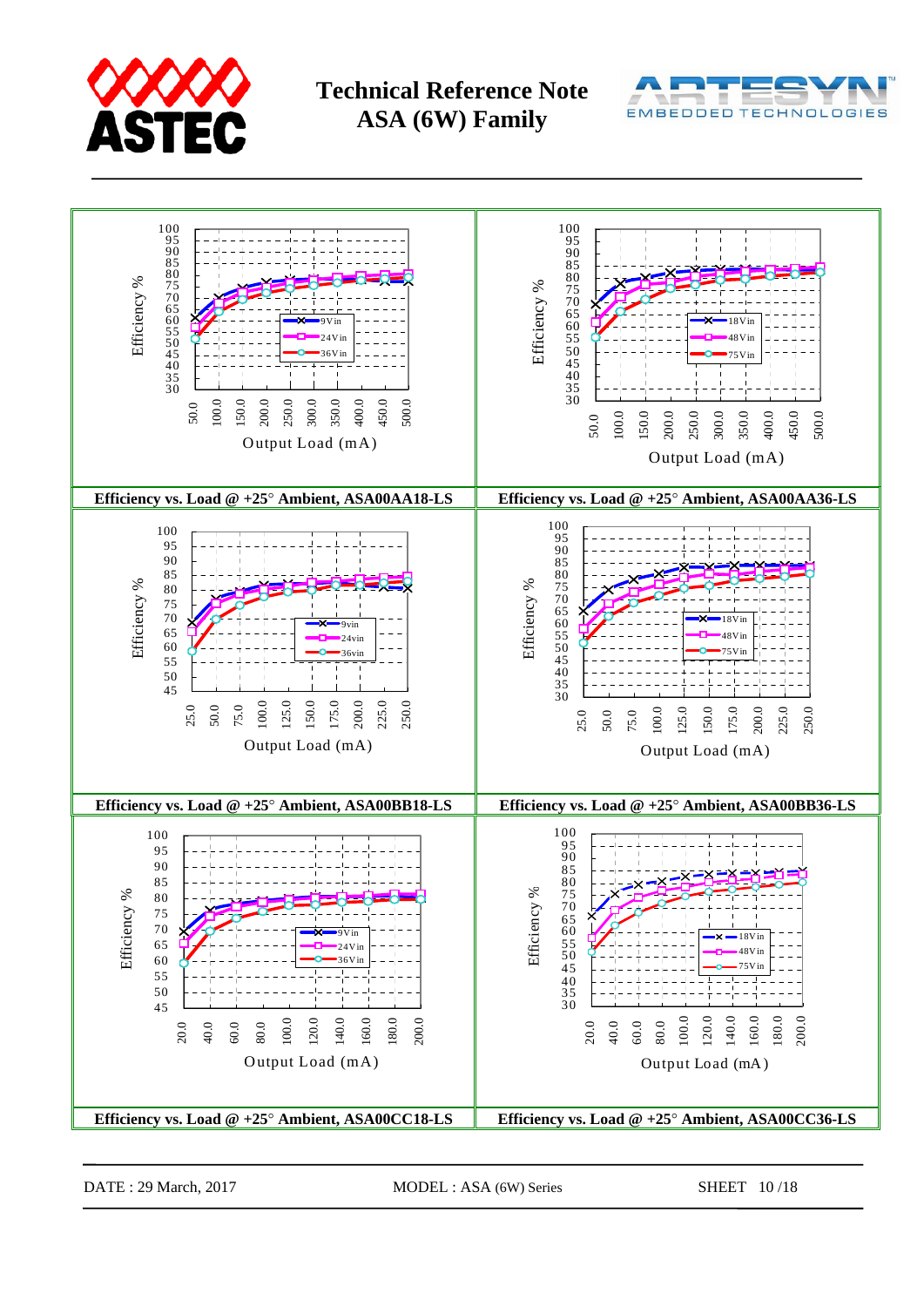



## **Performance Curves**

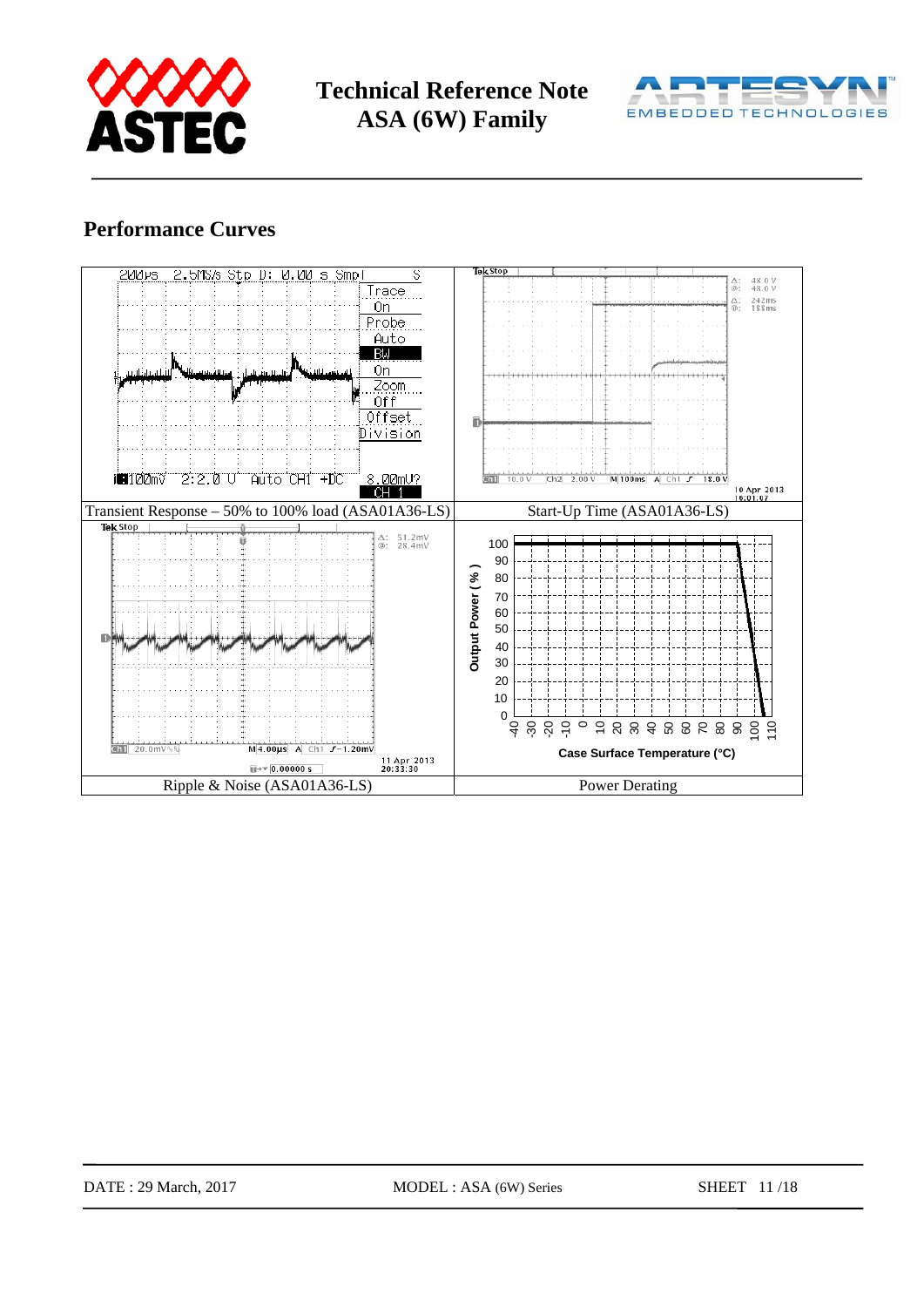



## **Conducted EMI Performance**

### **Compliance with EN55022 Class A / FCC part 15 Level A without external components**

|                        | Condition : EN55022 CLASS-A QP LINE |
|------------------------|-------------------------------------|
| EUT                    | Model No. : ASA01A18-LS             |
| EUT Status : DC24V     |                                     |
| Test Mode              | : LINE                              |
| Test Date : 2016-11-02 |                                     |
| Remark                 | : FULL LOAD                         |

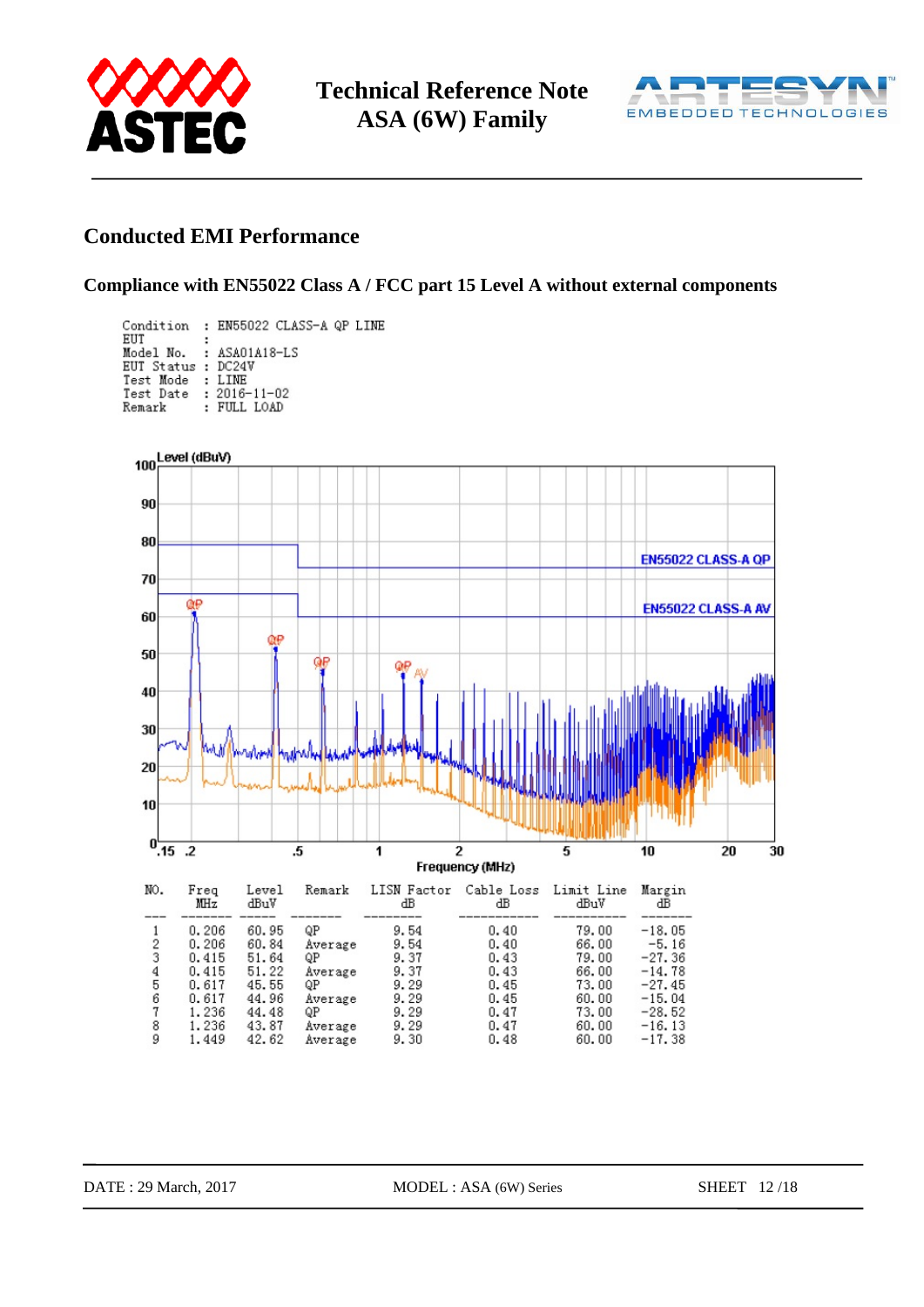



Condition : EN55022 CLASS-A QP NEUTRAL EUT Model No. : ASA01A18-LS EUT Status : DC24V Test Mode : NEUTRAL<br>Test Mode : NEUTRAL<br>Test Date : 2016-11-02 : FULL LOAD Remark

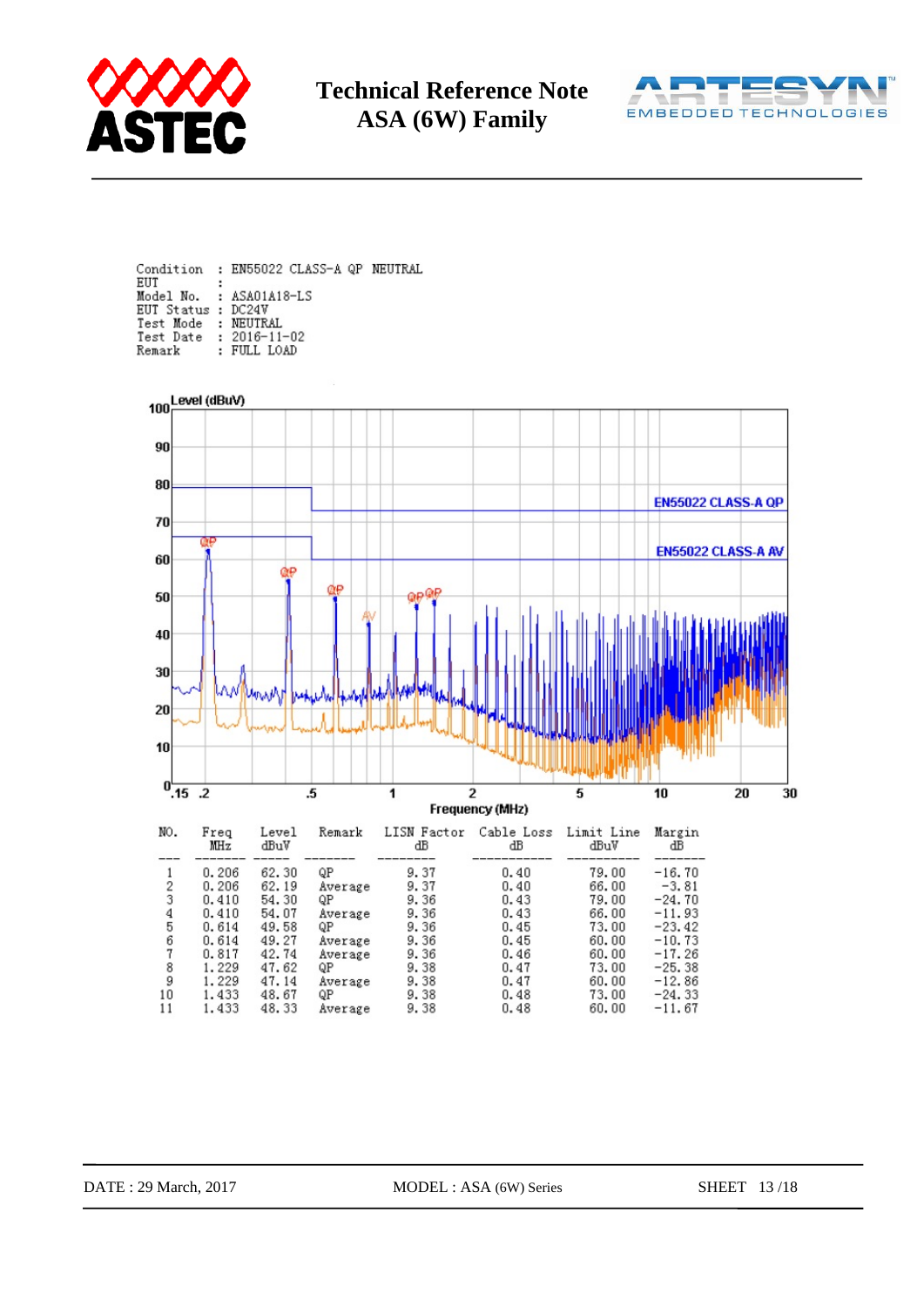



### **Compliance with EN55022 Class B / FCC part 15 Level B with the following recommended external filter configuration :**

### **Single output** Dual output **Dual output**



DATE : 29 March, 2017 MODEL : ASA (6W) Series SHEET 14/18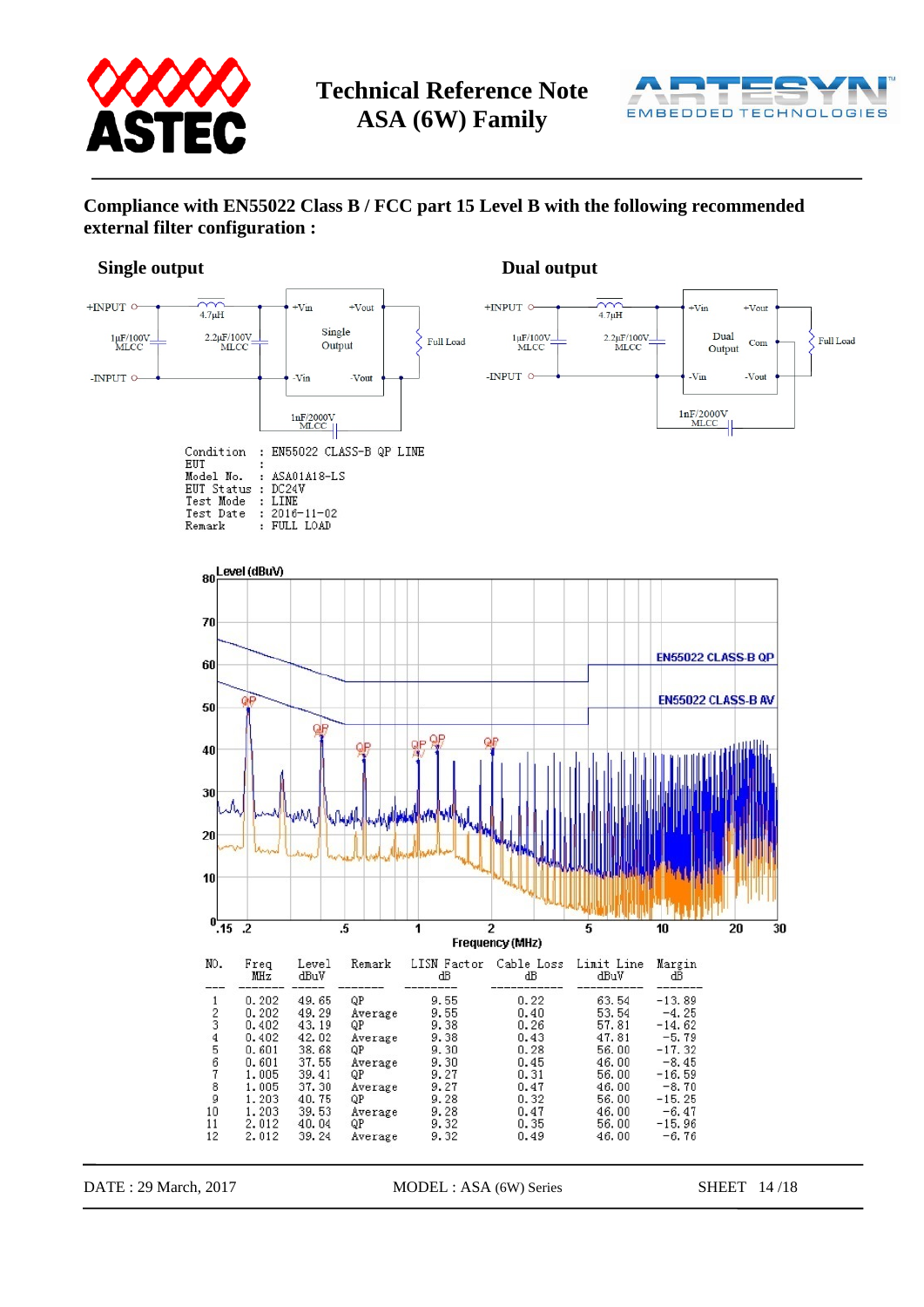



|                                 | Condition : EN55022 CLASS-B QP NEUTRAL |
|---------------------------------|----------------------------------------|
| EUT                             | Model No. : ASA01A18-LS                |
| EUT Status : DC24V              |                                        |
| Test Mode : NEUTRAL             |                                        |
| Test Date: 2016-11-02<br>Remark | : FIILL LOAD                           |
|                                 |                                        |

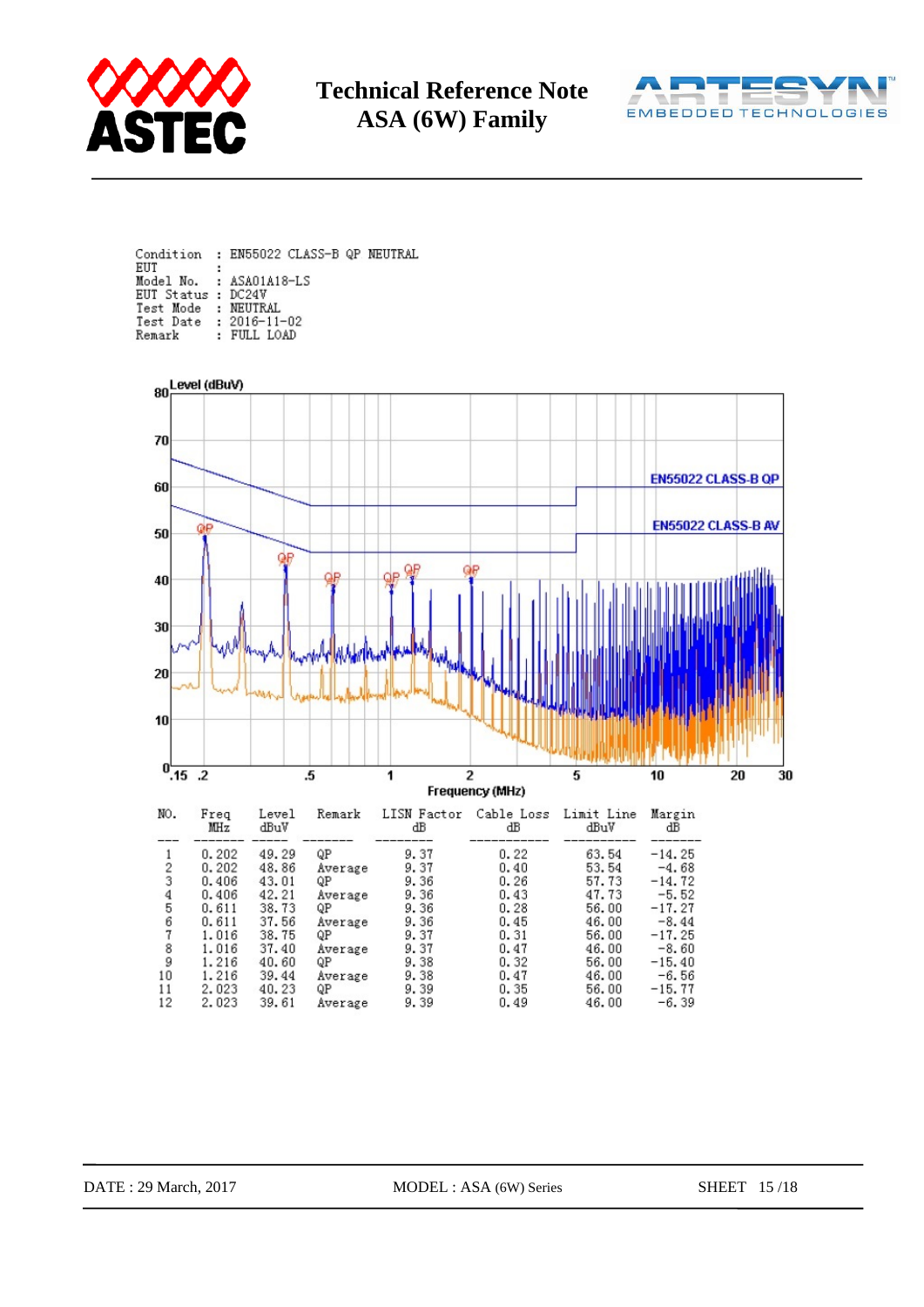



## **Mechanical Dimensions and Module Pin Assignment**

## **Single Output**



**Dual Output** 

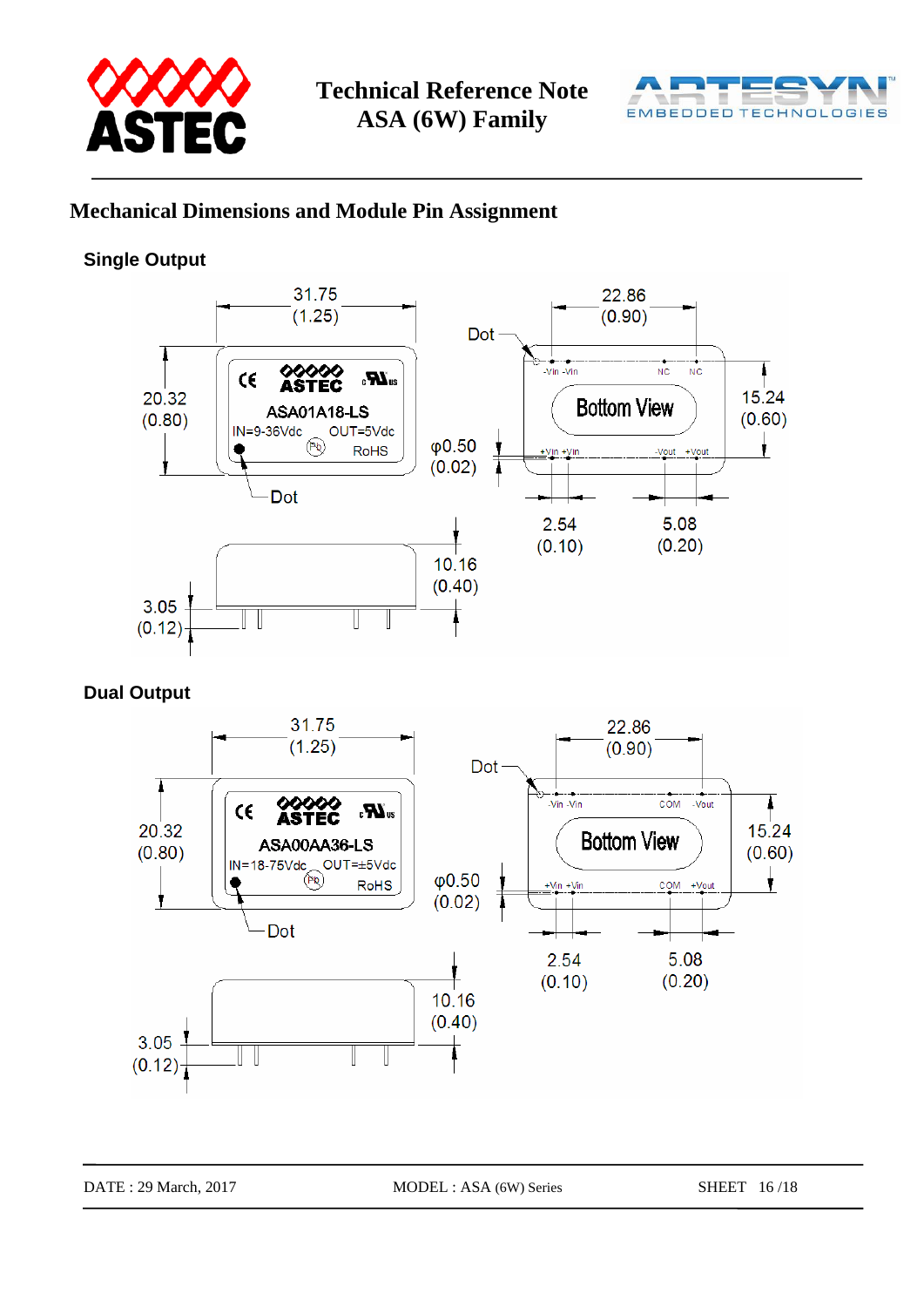



## **Package Information**



- 
- 
- 
- 
- 1. PACKING TUBE:  $345*22.2*15.7mm$ ; ONE TUBE = 10 PCS<br>
2. PRODUCTS: ASA SERIES<br>
3. STOPPER<br>
4. INNER CARTON:  $388*159*263mm$ <br>
ONE INNER CARTON:  $405*334*263mm$ <br>
5. OUTER CARTON:  $405*334*263mm$ <br>
5. OUTER CARTON:  $405*334*263mm$ 
	- ONE OUTER CARTON = 4 INNER CARTONS = 1200PCS

| standard tolerance limits<br>UNLESS OTHER SPECIFIED. |         |  |  |  |  |
|------------------------------------------------------|---------|--|--|--|--|
| <b>RANGE</b><br><b>TOLERANCE</b>                     |         |  |  |  |  |
| >0~3                                                 | $+0.10$ |  |  |  |  |
| ンゴ〜ら                                                 | 土0.15   |  |  |  |  |
| <b>&gt;5~30</b>                                      | 土0.1日   |  |  |  |  |
| >30~120                                              | ±0.20   |  |  |  |  |